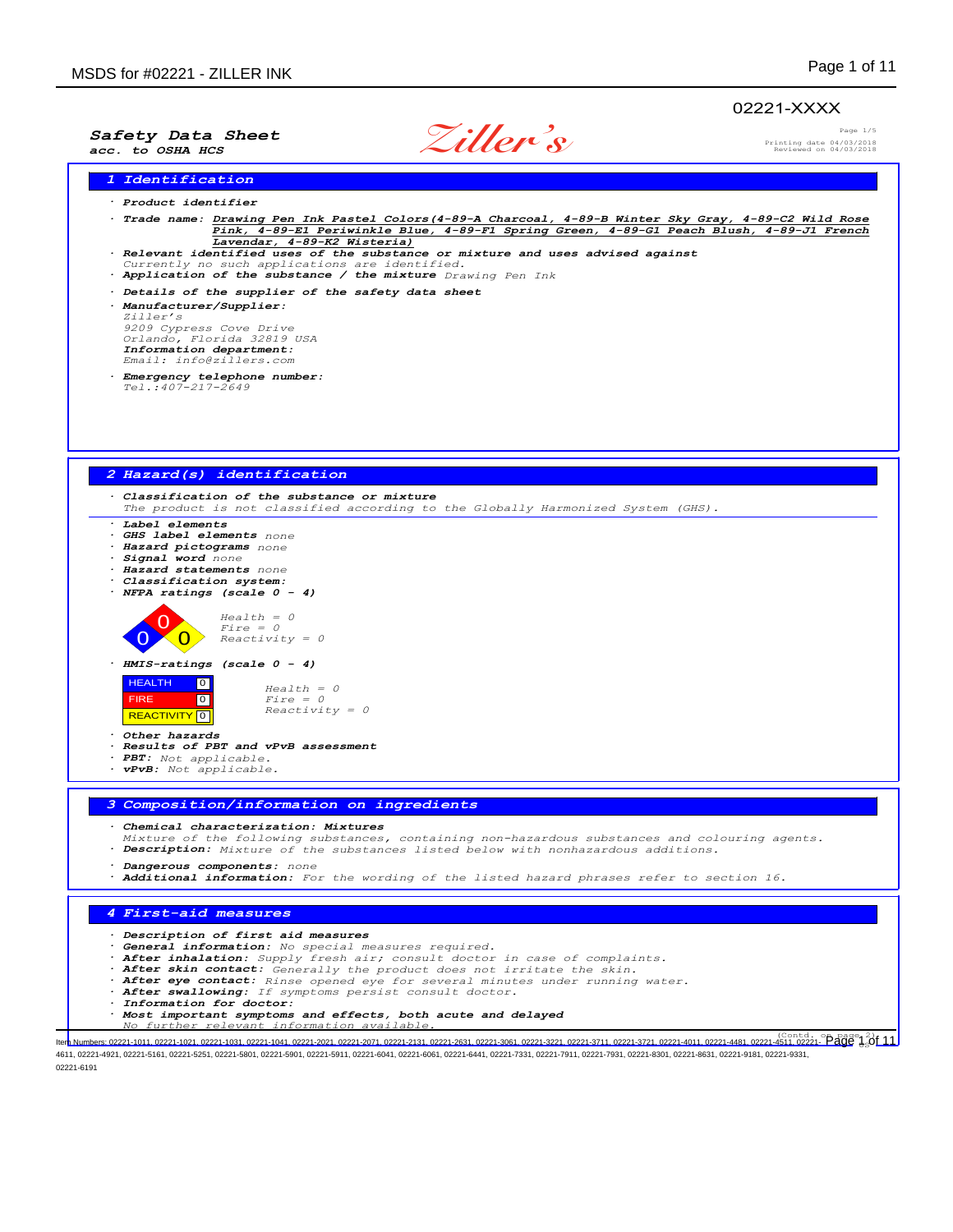*Safety Data Sheet*

*acc. to OSHA HCS*

**Ziller's**

Page 2/5 Printing date 04/03/2018 Reviewed on 04/03/2018

(Contd. of page 1)

*Trade name: Drawing Pen Ink Pastel Colors(4-89-A Charcoal, 4-89-B Winter Sky Gray, 4-89-C2 Wild Rose Pink, 4-89-E1 Periwinkle Blue, 4-89-F1 Spring Green, 4-89-G1 Peach Blush, 4-89-J1 French Lavendar, 4-89-K2 Wisteria)*

*· Indication of any immediate medical attention and special treatment needed No further relevant information available.*

## *5 Fire-fighting measures*

- *· Extinguishing media*
- *· Suitable extinguishing agents: Use fire fighting measures that suit the environment.*
- *· Special hazards arising from the substance or mixture No further relevant information available.*
- *· Advice for firefighters*
- *· Protective equipment: No special measures required.*

## *6 Accidental release measures*

- *· Personal precautions, protective equipment and emergency procedures Wear protective clothing. · Environmental precautions:*
- 
- *Dilute with plenty of water. Do not allow to enter sewers/ surface or ground water.*
- *· Methods and material for containment and cleaning up: Absorb with liquid-binding material (sand, diatomite, acid binders, universal binders, sawdust). · Reference to other sections*
- *See Section 7 for information on safe handling. See Section 8 for information on personal protection equipment. See Section 13 for disposal information.*
- 
- *· Protective Action Criteria for Chemicals*
- *· PAC-1:*
- *None of the ingredients is listed.*
- *· PAC-2: None of the ingredients is listed.*
- *· PAC-3:*

#### *None of the ingredients is listed.*

### *7 Handling and storage*

*· Handling: · Precautions for safe handling No special measures required. Ensure good ventilation/exhaustion at the workplace. · Information about protection against explosions and fires: No special measures required. · Conditions for safe storage, including any incompatibilities · Storage: · Requirements to be met by storerooms and receptacles: No special requirements. · Information about storage in one common storage facility: Not required. · Further information about storage conditions: None. · Storage class: 12 · Specific end use(s) No further relevant information available. 8 Exposure controls/personal protection · Additional information about design of technical systems: No further data; see item 7. · Control parameters · Components with limit values that require monitoring at the workplace: The product does not contain any relevant quantities of materials with critical values that have to be monitored at the workplace. · Additional information: The lists that were valid during the creation were used as basis. · Exposure controls · Personal protective equipment: · General protective and hygienic measures: The usual precautionary measures for handling chemicals should be followed. · Breathing equipment: Not required. · Protection of hands: The glove material has to be impermeable and resistant to the product/ the substance/ the preparation. Due to missing tests no recommendation to the glove material can be given for the product/ the*

*preparation/ the chemical mixture. Selection of the glove material on consideration of the penetration times, rates of diffusion and*

11. Numbers: 022476017624761627. 6224-031, 02221-1041, 02221-2021, 02221-2071, 02221-2131, 02221-2631, 02221-3681, 02221-3721, 02221-3721, 02221-3721, 02221-4011, 02221-4081, 02221-4511, 02221-4511, 02221-4511, 02221-4511 US 02221-4921, 02221-5161, 02221-5251, 02221-5801, 02221-5901, 02221-6041, 02221-6061, 02221-6441, 02221-7331, 02221-7931, 02221-7931, 02221-8301, 02221-8631, 02221-9181,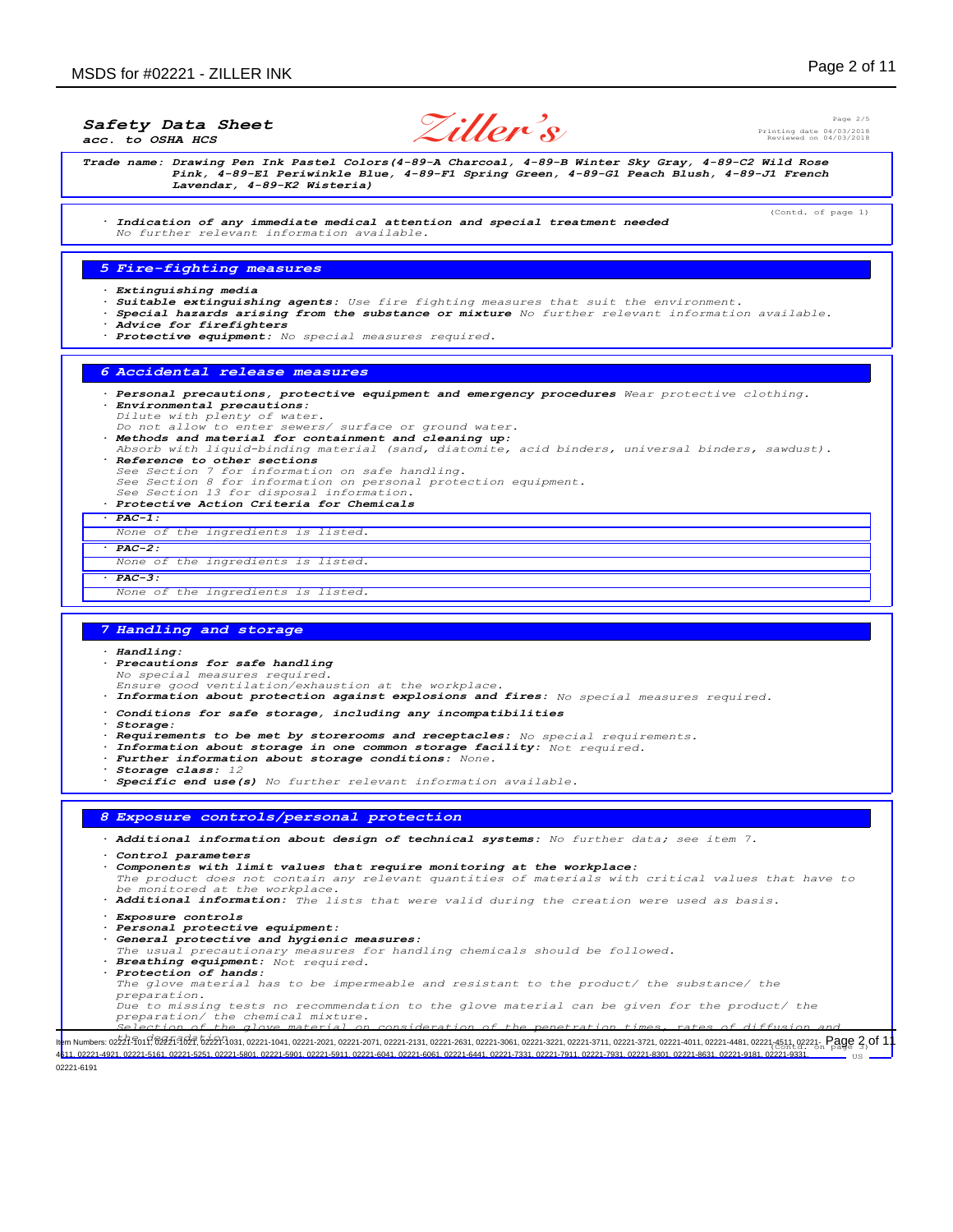Page 3/5 Printing date 04/03/2018 Reviewed on 04/03/2018

(Contd. of page 2)

*Trade name: Drawing Pen Ink Pastel Colors(4-89-A Charcoal, 4-89-B Winter Sky Gray, 4-89-C2 Wild Rose Pink, 4-89-E1 Periwinkle Blue, 4-89-F1 Spring Green, 4-89-G1 Peach Blush, 4-89-J1 French Lavendar, 4-89-K2 Wisteria)*

**Ziller's**

*If only a short-term loading of the glove material by splashes is expected, tricoted gloves with higher wearability for the better acceptance of the users are recommended. · Material of gloves The selection of the suitable gloves does not only depend on the material, but also on further marks of quality and varies from manufacturer to manufacturer. As the product is a preparation of several substances, the resistance of the glove material can not be calculated in advance and has therefore to be checked prior to the application. Nitrile rubber, NBR · Penetration time of glove material The exact break trough time has to be found out by the manufacturer of the protective gloves and has to be observed.*

*· Eye protection: Goggles recommended during refilling.*

## *9 Physical and chemical properties · Information on basic physical and chemical properties · General Information · Appearance: Form: Fluid Color: According to product specification Odor: Product specific Product specific Product specific Product specific · Odor threshold: Not determined. · Important information on protection of health and environment, and on safety. - · pH-value at 20 °C (68 °F): 8-8.5 · Change in condition Melting point/Melting range: Undetermined.*  $B oiling point/B oiling range$ *· Flash point: Not applicable. · Flammability (solid, gaseous): Not applicable. · Ignition temperature: Decomposition temperature: Not determined. · Auto igniting: Product is not selfigniting. · Danger of explosion: Not determined.*  $\frac{1}{2}$ *Explosion limits:* **Lower:** Not determined.<br> **Upper:** Not determined. *Upper: Not determined. · Vapor pressure at 20 °C (68 °F): 23 hPa (17.3 mm Hg) · Density at 20 °C (68 °F): 1-1.2 g/cm³ (8.3-10 lbs/gal) <i>P* Relative density *Vapor density Proportion rate Proportion rate Proportion rate Not determined.*  $E$ *vaporation rate · Solubility in / Miscibility with*  $Fully$  *miscible*. *· Partition coefficient (n-octanol/water): Not determined. · Viscosity: Dynamic at 20 °C (68 °F): 4-15 mPas Kinematic: Not determined. · Solvent content: Water: 55.7 %* **Solids content:**  $30.4 %$ <br> **Other information** The physical Superior of the physical Superior Superior Superior Superior Superior Superior Superior Superior Superior Superior Superior Superior Superior Superior Superior Su The physical and chemical properties given in *Section 9.1 are rough data only, which are partially derived from the component's data of the mixture. These data are no binding product specifications.*

# *10 Stability and reactivity*

*· Reactivity No further relevant information available.*

*· Chemical stability*

*· Thermal decomposition / conditions to be avoided:*

No decomposition if used according to specifications.<br><mark>h</mark>em Numbers:02221-1011,02221-1021,02221-1021,02221-1041,02221-2021,02221-2021,02221-2031,02221-2031,02221-333,0221-3031,02221-3021,02221-3721,02221-3721,02221-3721,0 US 4611, 02221-4921, 02221-5161, 02221-5251, 02221-5801, 02221-5901, 02221-5911, 02221-6041, 02221-6061, 02221-6441, 02221-7331, 02221-7911, 02221-7931, 02221-8301, 02221-8631, 02221-9181, 02221-9331,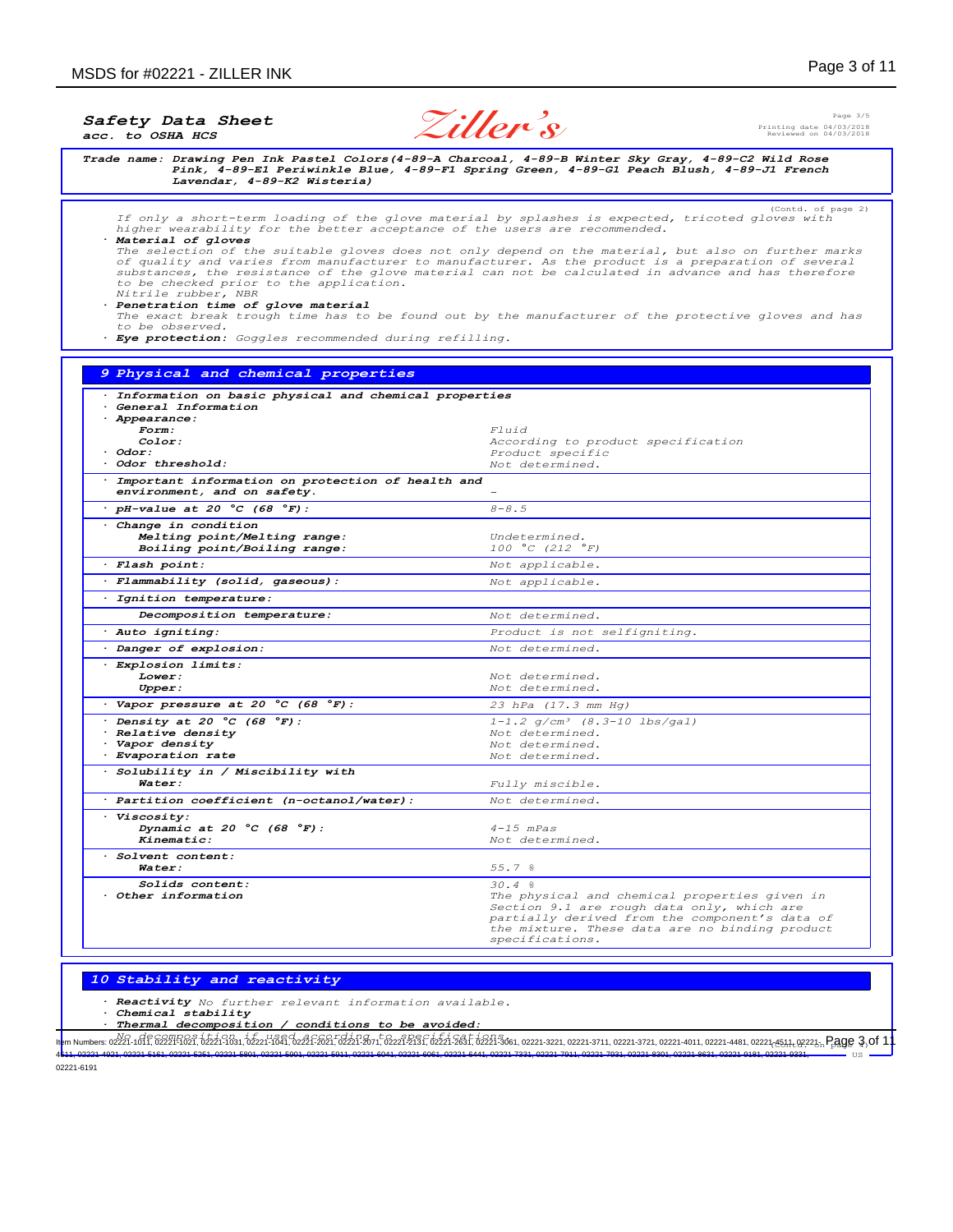Page 4/5 Printing date 04/03/2018 Reviewed on 04/03/2018

(Contd. of page 3)

*Safety Data Sheet acc. to OSHA HCS*

**Ziller's**

*Trade name: Drawing Pen Ink Pastel Colors(4-89-A Charcoal, 4-89-B Winter Sky Gray, 4-89-C2 Wild Rose Pink, 4-89-E1 Periwinkle Blue, 4-89-F1 Spring Green, 4-89-G1 Peach Blush, 4-89-J1 French Lavendar, 4-89-K2 Wisteria)*

- *· Possibility of hazardous reactions No dangerous reactions known.*
- *· Conditions to avoid No further relevant information available.*
- *· Incompatible materials: No further relevant information available.*
- *· Hazardous decomposition products: No dangerous decomposition products known.*

#### *11 Toxicological information*

*· Information on toxicological effects*

- *· Acute toxicity: Based on available data, the classification criteria are not met. · Additional toxicological information:*
- *The product shows the following dangers according to internally approved calculation methods for preparations: The product is not subject to classification according to internally approved calculation methods*

*for preparations:*

*When used and handled according to specifications, the product does not have any harmful effects according to our experience and the information provided to us.*

### *· Carcinogenic categories*

- *· IARC (International Agency for Research on Cancer) None of the ingredients is listed.*
- *· NTP (National Toxicology Program)*

*None of the ingredients is listed.*

- 
- *· OSHA-Ca (Occupational Safety & Health Administration)*
- *None of the ingredients is listed.*

## *12 Ecological information*

- *· Toxicity*
- *· Aquatic toxicity: No further relevant information available.*
- *· Persistence and degradability No further relevant information available. · Behavior in environmental systems:*
- 
- *· Bioaccumulative potential No further relevant information available.*
- *· Mobility in soil No further relevant information available.*
- *· Additional ecological information:*
- *· General notes: Water hazard class 1 (Self-assessment): slightly hazardous for water Do not allow undiluted product or large quantities of it to reach ground water, water course or*
- *sewage system. · Results of PBT and vPvB assessment*
- *· PBT: Not applicable.*
- *· vPvB: Not applicable.*
- *· Other adverse effects No further relevant information available.*

#### *13 Disposal considerations*

- *· Waste treatment methods*
- *· Recommendation: Smaller quantities can be disposed of with household waste.*
- *· Uncleaned packagings:*
- *· Recommendation: Disposal must be made according to official regulations.*
- *· Recommended cleansing agent: Water, if necessary with cleansing agents.*

## *14 Transport information · UN-Number · DOT, ADR, ADN, IMDG, IATA not applicable · UN proper shipping name · DOT, ADR, ADN, IMDG, IATA not applicable · Transport hazard class(es) · DOT, ADR, ADN, IMDG, IATA · Class not applicable · Packing group · DOT, ADR, IMDG, IATA not applicable · Environmental hazards: · Marine pollutant: No*

ltpm Numbers: 02221-1011, 02221-1021, 02221-1031, 02221-1041, 02221-2021, 02221-2071, 02221-2131, 02221-2331, 02221-3681, 02221-3221, 02221-3721, 02221-3721, 02221-4011, 02221-4481, 02221-48811; 02224∞ Rage 4.01 1 US 4611, 02221-4921, 02221-5161, 02221-5251, 02221-5801, 02221-5901, 02221-5911, 02221-6041, 02221-6061, 02221-6441, 02221-7331, 02221-7911, 02221-7931, 02221-8301, 02221-8631, 02221-9181, 02221-9331, 02221-6191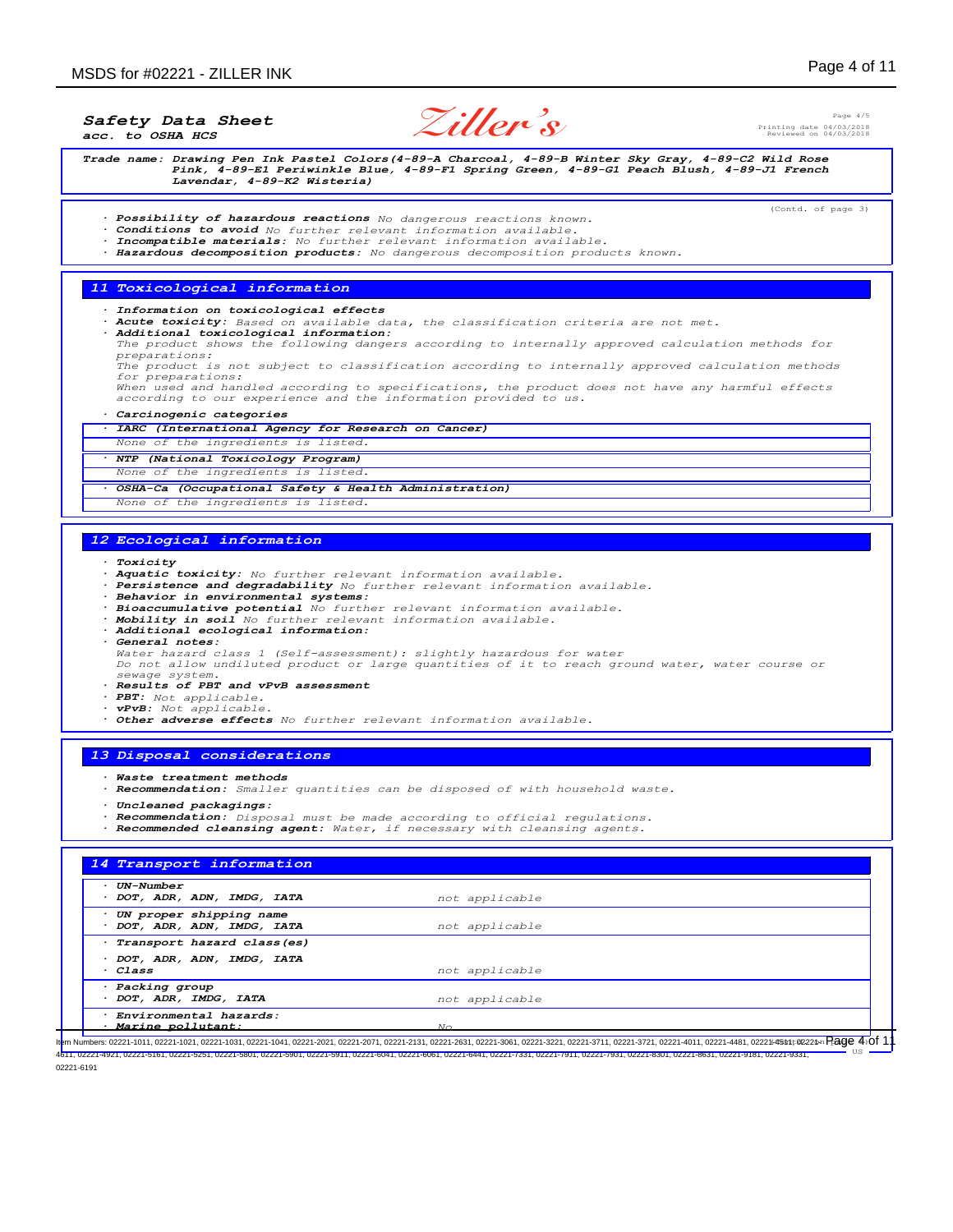| acc. to OSHA HCS | <i>Ziller's</i><br>Page $5/5$<br><i>Safety Data Sheet</i><br>Printing date 04/03/2018<br>Reviewed on 04/03/2018                                                                                                                                                                                                                                                                                                                                                                          |
|------------------|------------------------------------------------------------------------------------------------------------------------------------------------------------------------------------------------------------------------------------------------------------------------------------------------------------------------------------------------------------------------------------------------------------------------------------------------------------------------------------------|
|                  | Trade name: Drawing Pen Ink Pastel Colors(4-89-A Charcoal, 4-89-B Winter Sky Gray, 4-89-C2 Wild Rose<br>Pink, 4-89-El Periwinkle Blue, 4-89-Fl Spring Green, 4-89-Gl Peach Blush, 4-89-Jl French<br>Lavendar, 4-89-K2 Wisteria)                                                                                                                                                                                                                                                          |
|                  | (Contd. of page 4)                                                                                                                                                                                                                                                                                                                                                                                                                                                                       |
|                  | · Special precautions for user<br>Not applicable.                                                                                                                                                                                                                                                                                                                                                                                                                                        |
|                  | Transport in bulk according to Annex II of<br>MARPOL73/78 and the IBC Code                                                                                                                                                                                                                                                                                                                                                                                                               |
|                  | Not applicable.<br>· UN "Model Regulation":<br>not applicable                                                                                                                                                                                                                                                                                                                                                                                                                            |
|                  |                                                                                                                                                                                                                                                                                                                                                                                                                                                                                          |
|                  | 15 Regulatory information                                                                                                                                                                                                                                                                                                                                                                                                                                                                |
|                  |                                                                                                                                                                                                                                                                                                                                                                                                                                                                                          |
| · Sara           | $\cdot$ Safety, health and environmental regulations/legislation specific for the substance or mixture                                                                                                                                                                                                                                                                                                                                                                                   |
|                  | · Section 355 (extremely hazardous substances):                                                                                                                                                                                                                                                                                                                                                                                                                                          |
|                  | None of the ingredient is listed.                                                                                                                                                                                                                                                                                                                                                                                                                                                        |
|                  | · Section 313 (Specific toxic chemical listings):                                                                                                                                                                                                                                                                                                                                                                                                                                        |
|                  | None of the ingredients is listed.                                                                                                                                                                                                                                                                                                                                                                                                                                                       |
|                  | · TSCA (Toxic Substances Control Act):<br>All ingredients are listed.                                                                                                                                                                                                                                                                                                                                                                                                                    |
|                  | · TSCA new (21st Century Act) (Substances not listed)                                                                                                                                                                                                                                                                                                                                                                                                                                    |
| · Proposition 65 |                                                                                                                                                                                                                                                                                                                                                                                                                                                                                          |
|                  | . Chemicals known to cause cancer:<br>None of the ingredients is listed.                                                                                                                                                                                                                                                                                                                                                                                                                 |
|                  | . Chemicals known to cause reproductive toxicity for females:                                                                                                                                                                                                                                                                                                                                                                                                                            |
|                  | None of the ingredients is listed.                                                                                                                                                                                                                                                                                                                                                                                                                                                       |
|                  | . Chemicals known to cause reproductive toxicity for males:                                                                                                                                                                                                                                                                                                                                                                                                                              |
|                  | None of the ingredients is listed.                                                                                                                                                                                                                                                                                                                                                                                                                                                       |
|                  | . Chemicals known to cause developmental toxicity:                                                                                                                                                                                                                                                                                                                                                                                                                                       |
|                  | None of the ingredients is listed.                                                                                                                                                                                                                                                                                                                                                                                                                                                       |
|                  | · DSL/NDSL (Canada) All ingredients are listed<br>Cancerogenity categories                                                                                                                                                                                                                                                                                                                                                                                                               |
|                  | · EPA (Environmental Protection Agency)                                                                                                                                                                                                                                                                                                                                                                                                                                                  |
|                  | None of the ingredients is listed.                                                                                                                                                                                                                                                                                                                                                                                                                                                       |
|                  | . TLV (Threshold Limit Value established by ACGIH)                                                                                                                                                                                                                                                                                                                                                                                                                                       |
|                  | None of the ingredients is listed.                                                                                                                                                                                                                                                                                                                                                                                                                                                       |
|                  | · MAK (German Maximum Workplace Concentration)                                                                                                                                                                                                                                                                                                                                                                                                                                           |
|                  | None of the ingredients is listed.<br>· NIOSH-Ca (National Institute for Occupational Safety and Health)                                                                                                                                                                                                                                                                                                                                                                                 |
|                  | None of the ingredients is listed.                                                                                                                                                                                                                                                                                                                                                                                                                                                       |
|                  | · GHS label elements none                                                                                                                                                                                                                                                                                                                                                                                                                                                                |
|                  | · Hazard pictograms none<br>· Signal word none                                                                                                                                                                                                                                                                                                                                                                                                                                           |
|                  | · Hazard statements none                                                                                                                                                                                                                                                                                                                                                                                                                                                                 |
|                  | · National regulations:                                                                                                                                                                                                                                                                                                                                                                                                                                                                  |
| ٠                | Water hazard class: Water hazard class 1 (Self-assessment): slightly hazardous for water.<br>Chemical safety assessment: A Chemical Safety Assessment has not been carried out.                                                                                                                                                                                                                                                                                                          |
|                  | 16 Other information                                                                                                                                                                                                                                                                                                                                                                                                                                                                     |
|                  | This information is based on our present knowledge. However, this shall not constitute a guarantee<br>for any specific product features and shall not establish a legally valid contractual relationship.                                                                                                                                                                                                                                                                                |
|                  | $\cdot$ Date of preparation / last revision 04/03/2018 / -<br>Abbreviations and acronyms:<br>ADR: Accord européen sur le transport des marchandises dangereuses par Route (European Agreement concerning the International Carriage<br>of Dangerous Goods by Road)<br>IMDG: International Maritime Code for Dangerous Goods<br>DOT: US Department of Transportation<br>IATA: International Air Transport Association<br>ACGIH: American Conference of Governmental Industrial Hygienists |
|                  | EINECS: European Inventory of Existing Commercial Chemical Substances<br>ELINCS: European List of Notified Chemical Substances<br>CAS: Chemical Abstracts Service (division of the American Chemical Society)<br>NFPA: National Fire Protection Association (USA)<br>HMIS: Hazardous Materials Identification System (USA)<br>PBT: Persistent, Bioaccumulative and Toxic<br>vPvB: very Persistent and very Bioaccumulative<br>NIOSH: National Institute for Occupational Safety          |
|                  | OSHA: Occupational Safety & Health<br>TLV: Threshold Limit Val                                                                                                                                                                                                                                                                                                                                                                                                                           |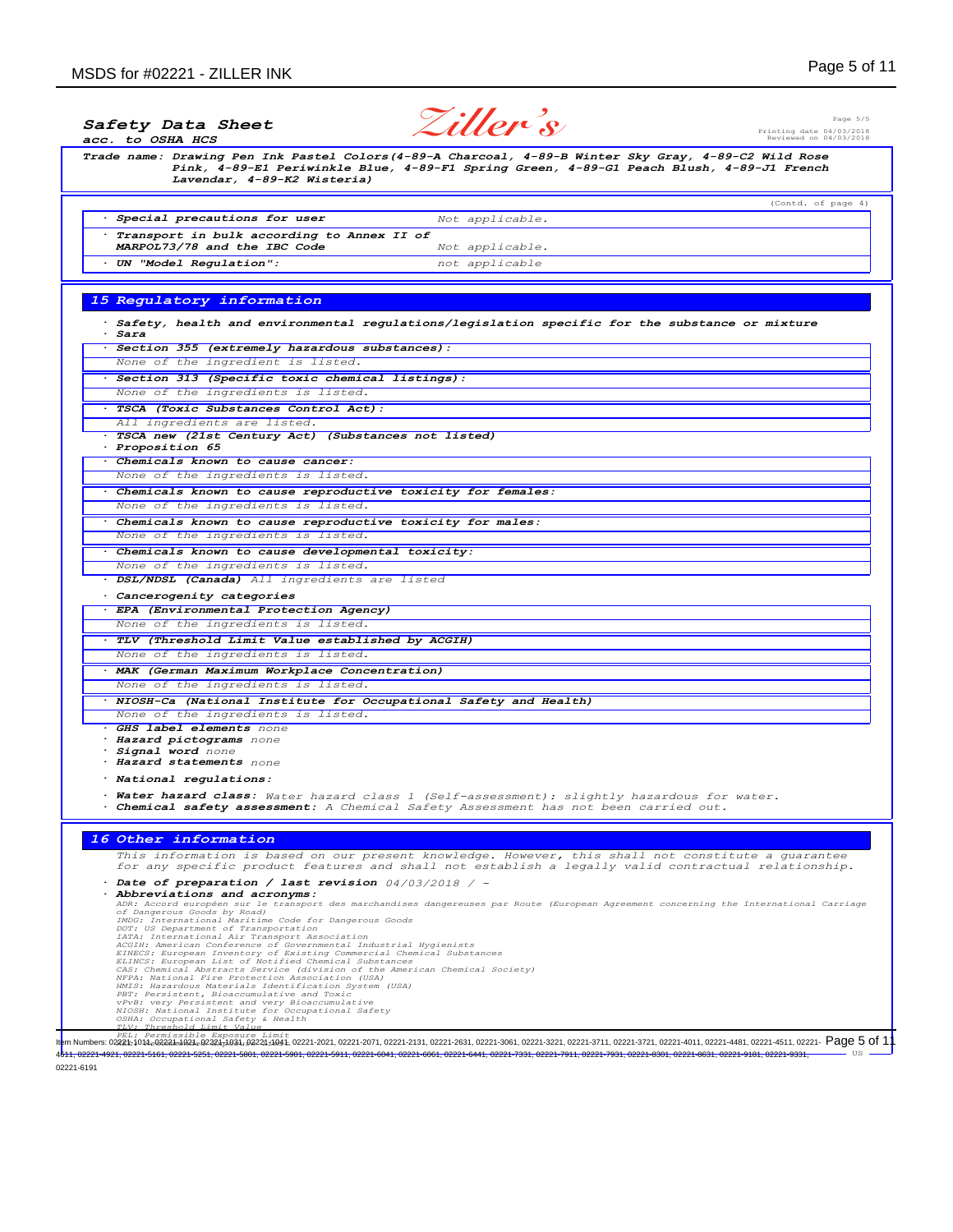

Page 1/6 Printing date 04/03/2018 Reviewed on 04/03/2018

*1 Identification*

- *· Product identifier · Trade name: Drawing Pen Ink Standard Colors(39-50-D Flat Black,39-51-E Glossy Black, 39-50-A1 Red, 39-50-B Blue, 39-51-D2 Green, 39-51-A Yellow, 39-51-B Orange , 4-89-H Prairie Fire Orange, 4-89-I Buffalo Brown, 39-51-C4 Purple, 39-50-E2 White) · Relevant identified uses of the substance or mixture and uses advised against Currently no such applications are identified. · Application of the substance / the mixture Drawing Pen Ink · Details of the supplier of the safety data sheet · Manufacturer/Supplier:*
	- *Ziller's 9209 Cypress Cove Drive Orlando, Florida 32819 USA Information department: Email: info@zillers.com*
	- *· Emergency telephone number: Tel.:407-217-2649*



4611, 02221-4921, 02221-5161, 02221-5251, 02221-5801, 02221-5901, 02221-5911, 02221-6041, 02221-6061, 02221-6441, 02221-7331, 02221-7911, 02221-7931, 02221-8301, 02221-8631, 02221-9181, 02221-9331, 02221-6191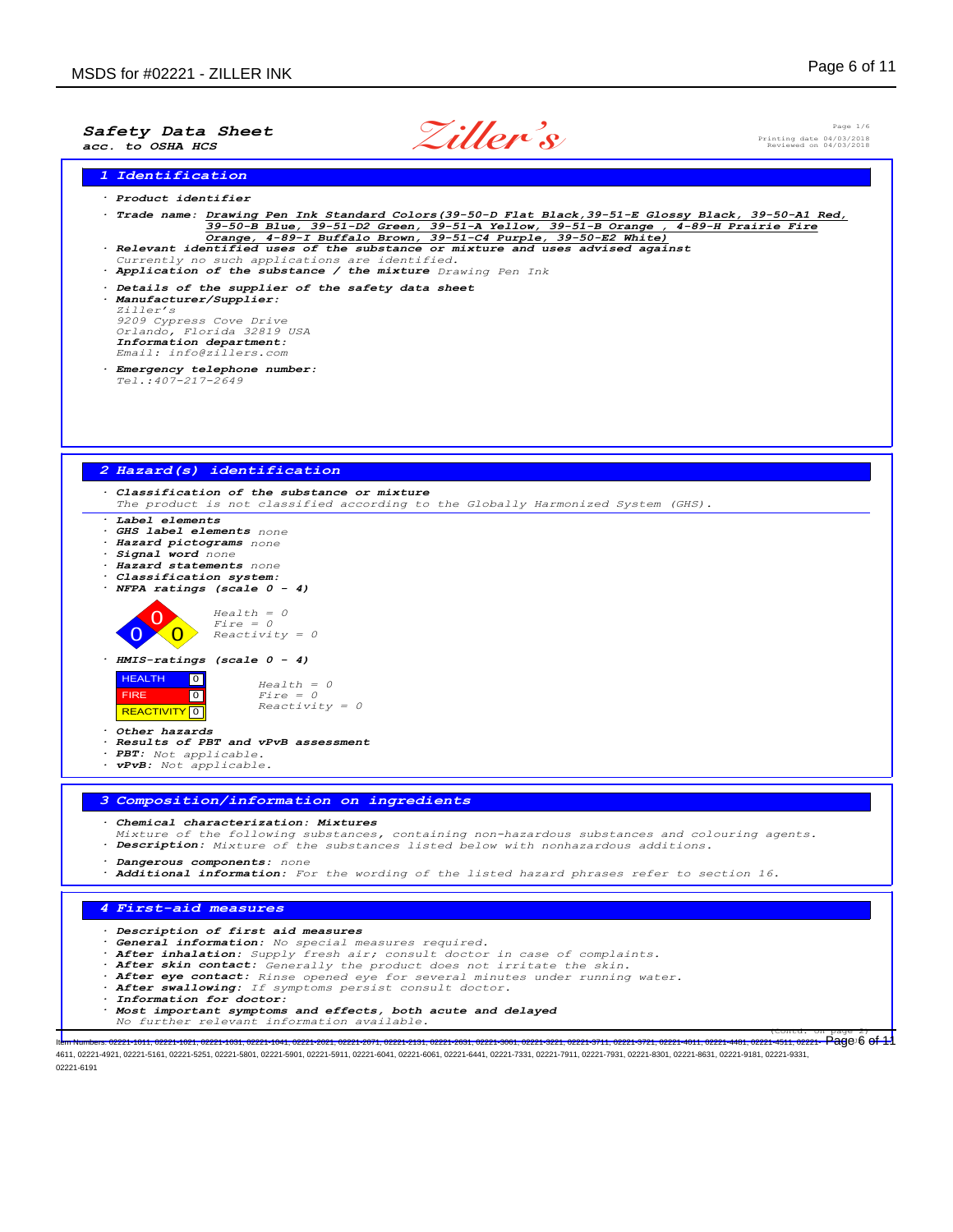*Safety Data Sheet*

*acc. to OSHA HCS*

**Ziller's**

Page 2/6 Printing date 04/03/2018 Reviewed on 04/03/2018

(Contd. of page 1)

*Trade name: Drawing Pen Ink Standard Colors(39-50-D Flat Black,39-51-E Glossy Black, 39-50-A1 Red, 39-50- B Blue, 39-51-D2 Green, 39-51-A Yellow, 39-51-B Orange , 4-89-H Prairie Fire Orange, 4-89-I Buffalo Brown, 39-51-C4 Purple, 39-50-E2 White)*

*· Indication of any immediate medical attention and special treatment needed No further relevant information available.*

## *5 Fire-fighting measures*

- *· Extinguishing media*
- *· Suitable extinguishing agents: Use fire fighting measures that suit the environment.*
- *· Special hazards arising from the substance or mixture No further relevant information available.*
- *· Advice for firefighters*
- *· Protective equipment: No special measures required.*

## *6 Accidental release measures*

- *· Personal precautions, protective equipment and emergency procedures Wear protective clothing. · Environmental precautions:*
- 
- *Dilute with plenty of water. Do not allow to enter sewers/ surface or ground water.*
- *· Methods and material for containment and cleaning up: Absorb with liquid-binding material (sand, diatomite, acid binders, universal binders, sawdust). · Reference to other sections*
- *See Section 7 for information on safe handling. See Section 8 for information on personal protection equipment. See Section 13 for disposal information.*
- 
- *· Protective Action Criteria for Chemicals · PAC-1:*
- *None of the ingredients is listed.*

#### *· PAC-2:*

- *None of the ingredients is listed.*
- *· PAC-3:*

#### *None of the ingredients is listed.*

### *7 Handling and storage*

*· Handling: · Precautions for safe handling No special measures required. Ensure good ventilation/exhaustion at the workplace. · Information about protection against explosions and fires: No special measures required. · Conditions for safe storage, including any incompatibilities · Storage: · Requirements to be met by storerooms and receptacles: No special requirements. · Information about storage in one common storage facility: Not required. · Further information about storage conditions: None. · Storage class: 12 · Specific end use(s) No further relevant information available. 8 Exposure controls/personal protection · Additional information about design of technical systems: No further data; see item 7. · Control parameters · Components with limit values that require monitoring at the workplace: The product does not contain any relevant quantities of materials with critical values that have to be monitored at the workplace. · Additional information: The lists that were valid during the creation were used as basis. · Exposure controls · Personal protective equipment: · General protective and hygienic measures: The usual precautionary measures for handling chemicals should be followed. · Breathing equipment: Not required. · Protection of hands: The glove material has to be impermeable and resistant to the product/ the substance/ the preparation. Due to missing tests no recommendation to the glove material can be given for the product/ the*

*preparation/ the chemical mixture. Selection of the glove material on consideration of the penetration times, rates of diffusion and*

11. Numbers: 022476017624761627. 6224-031, 02221-1041, 02221-2021, 02221-2071, 02221-2131, 02221-2631, 02221-3681, 02221-3721, 02221-3721, 02221-3721, 02221-4011, 02221-4081, 02221-4511, 02221-4511, 02221-4511, 02221-4511 US 02221-4921, 02221-5161, 02221-5251, 02221-5801, 02221-5901, 02221-6041, 02221-6061, 02221-6441, 02221-7331, 02221-7931, 02221-7931, 02221-8301, 02221-8631, 02221-9181,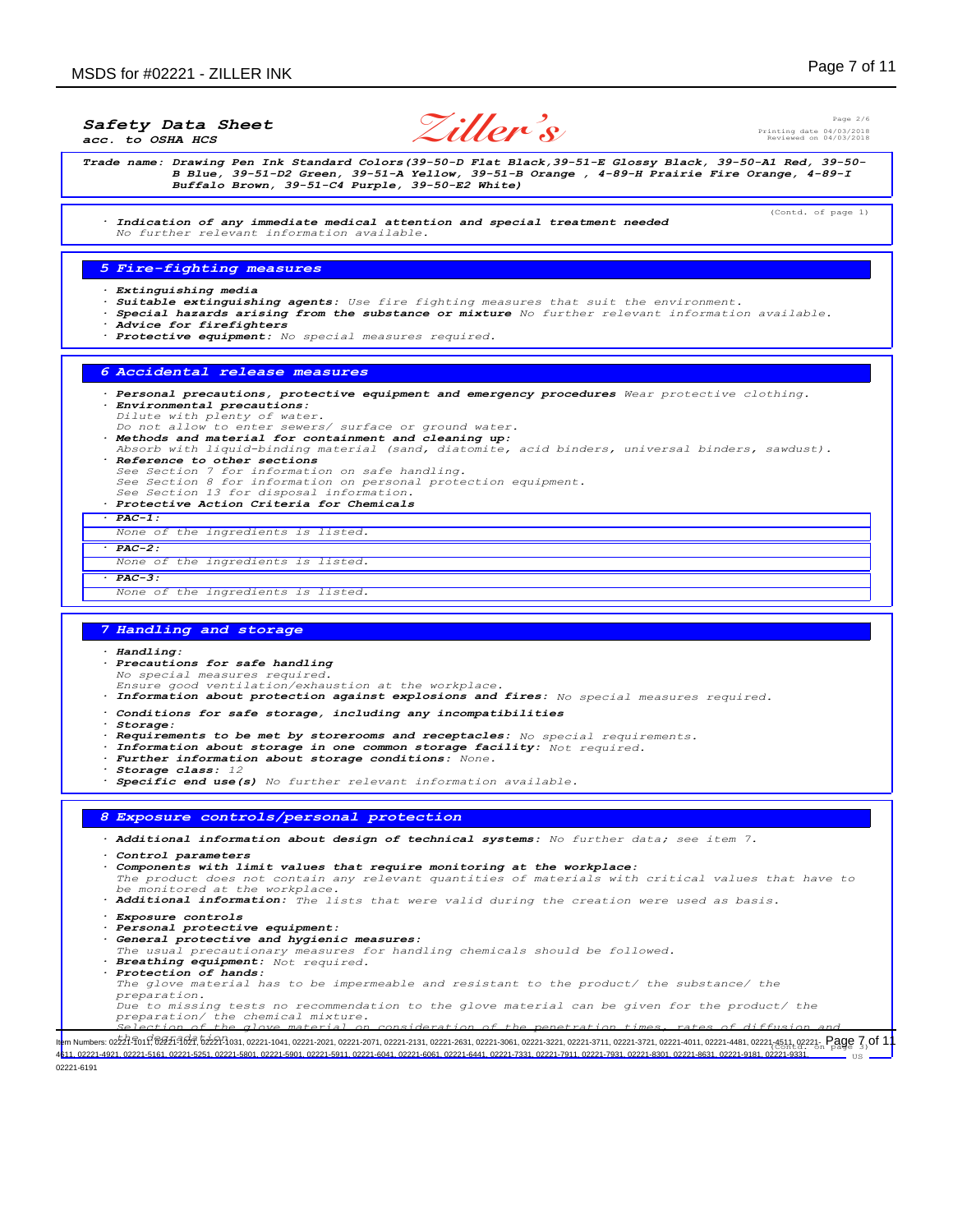**Ziller's**

Page 3/6 Printing date 04/03/2018 Reviewed on 04/03/2018

*Trade name: Drawing Pen Ink Standard Colors(39-50-D Flat Black,39-51-E Glossy Black, 39-50-A1 Red, 39-50- B Blue, 39-51-D2 Green, 39-51-A Yellow, 39-51-B Orange , 4-89-H Prairie Fire Orange, 4-89-I Buffalo Brown, 39-51-C4 Purple, 39-50-E2 White)* (Contd. of page 2) *If only a short-term loading of the glove material by splashes is expected, tricoted gloves with higher wearability for the better acceptance of the users are recommended. · Material of gloves The selection of the suitable gloves does not only depend on the material, but also on further marks of quality and varies from manufacturer to manufacturer. As the product is a preparation of several substances, the resistance of the glove material can not be calculated in advance and has therefore to be checked prior to the application. Nitrile rubber, NBR · Penetration time of glove material The exact break trough time has to be found out by the manufacturer of the protective gloves and has to be observed. · Eye protection: Goggles recommended during refilling. 9 Physical and chemical properties · Information on basic physical and chemical properties · General Information · Appearance: Form: Fluid Color: According to product specification* **and** *odor: Product specific*<br> *Odor threshold:**Product specific · Odor threshold: Not determined. · Important information on protection of health and environment, and on safety. - · pH-value at 20 °C (68 °F): 8-8.5 · Change in condition Melting point/Melting range: Undetermined.*  $B oiling point/B oiling range$ *· Flash point: Not applicable. · Flammability (solid, gaseous): Not applicable. · Ignition temperature: Decomposition temperature: Not determined. · Auto igniting: Product is not selfigniting. · Danger of explosion: Not determined.*  $\frac{1}{\text{Explosion limits:}}$ **Lower:** *Lower: Not determined.*<br> *Upper: Not determined. Upper: Not determined. · Vapor pressure at 20 °C (68 °F): 23 hPa (17.3 mm Hg) Density at 20 °C (68 °F):*  $1-1.2 g/cm³$  (8.3-10 lbs/gal)<br>**Relative density** Not determined. *· Relative density Not determined. Not determined.*<br>*Not determined.*  $E$ *vaporation rate · Solubility in / Miscibility with Water: Fully miscible. · Partition coefficient (n-octanol/water): Not determined. · Viscosity: Dynamic at 20 °C (68 °F): 4-15 mPas Kinematic: Not determined. · Solvent content: Water: 56.0 % · Other information The physical and chemical properties given in Section 9.1 are rough data only, which are partially derived from the component's data of*

*10 Stability and reactivity*

*· Reactivity No further relevant information available.*

*· Chemical stability*

*· Thermal decomposition / conditions to be avoided:*

*No decomposition if used according to specifications.*

**Example 18 and 19 and 19 and 19 and 19 and 19 and 19 and 19 and 19 and 19 and 19 and 19 and 19 and 19 and 19 and 19 and 19 and 19 and 19 and 19 and 19 and 19 and 19 and 19 and 19 and 19 and 19 and 19 and 19 and 19 and 19**  US 4611, 02221-4921, 02221-5161, 02221-5251, 02221-5801, 02221-5901, 02221-5911, 02221-6041, 02221-6061, 02221-6441, 02221-7331, 02221-7911, 02221-7931, 02221-8301, 02221-8631, 02221-9181, 02221-9331,

*specifications.*

*the mixture. These data are no binding product*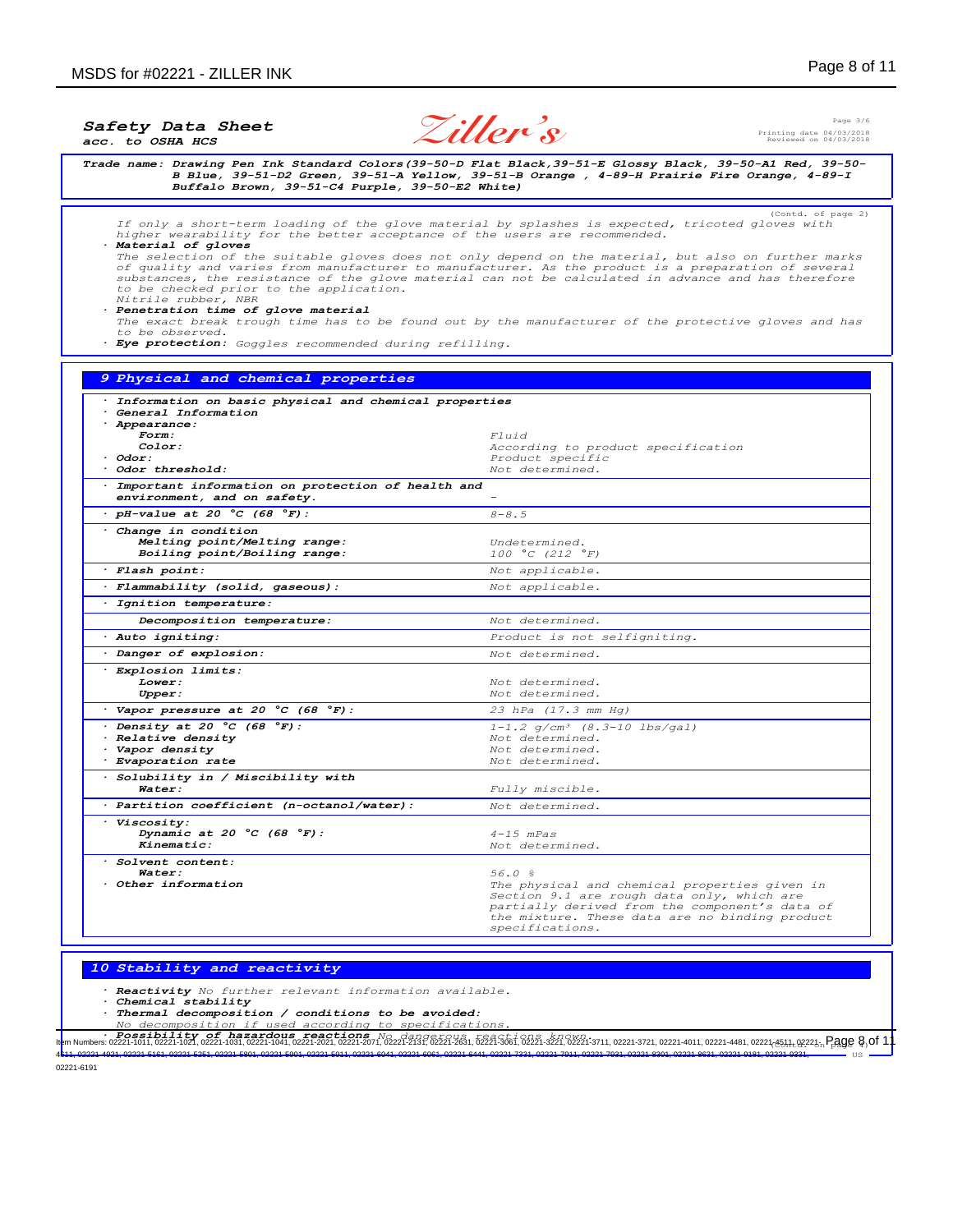*Safety Data Sheet*

*acc. to OSHA HCS*



Page 4/6 Printing date 04/03/2018 Reviewed on 04/03/2018

(Contd. of page 3)

Trade name: Drawing Pen Ink Standard Colors(39-50-D Flat Black, 39-51-E Glossy Black, 39-50-A1 Red, 39-50-<br>B Blue, 39-51-D2 Green, 39-51-A Yellow, 39-51-B Orange , 4-89-H Prairie Fire Orange, 4-89-I<br>Buffalo Brown, 39-51-C4

*11 Toxicological information · Information on toxicological effects · Acute toxicity: Based on available data, the classification criteria are not met. · Primary irritant effect: · on the skin: No irritant effect. · on the eye: No irritating effect. · Sensitization: No sensitizing effects known. · Additional toxicological information: The product shows the following dangers according to internally approved calculation methods for preparations: The product is not subject to classification according to internally approved calculation methods for preparations:*

*· Hazardous decomposition products: No dangerous decomposition products known.*

*· Conditions to avoid No further relevant information available. · Incompatible materials: No further relevant information available.*

*When used and handled according to specifications, the product does not have any harmful effects according to our experience and the information provided to us.*

#### *· Carcinogenic categories*

- *· IARC (International Agency for Research on Cancer)*
- *None of the ingredients is listed.*
- *· NTP (National Toxicology Program)*
- *None of the ingredients is listed.*
- *· OSHA-Ca (Occupational Safety & Health Administration)*
- *None of the ingredients is listed.*

#### *12 Ecological information*

- *· Toxicity*
- *· Aquatic toxicity: No further relevant information available.*
- *· Persistence and degradability No further relevant information available.*
- *· Behavior in environmental systems:*
- *· Bioaccumulative potential No further relevant information available.*
- *· Mobility in soil No further relevant information available. · Additional ecological information:*
- 
- *· General notes:*

*Water hazard class 1 (Self-assessment): slightly hazardous for water Do not allow undiluted product or large quantities of it to reach ground water, water course or*

- *sewage system. · Results of PBT and vPvB assessment*
- *· PBT: Not applicable.*
- *· vPvB: Not applicable.*
- *· Other adverse effects No further relevant information available.*

## *13 Disposal considerations*

- *· Waste treatment methods*
- *· Recommendation: Smaller quantities can be disposed of with household waste.*
- *· Uncleaned packagings:*
- *· Recommendation: Disposal must be made according to official regulations.*
- *· Recommended cleansing agent: Water, if necessary with cleansing agents.*

| <i><b>UN-Number</b></i>     |                |  |
|-----------------------------|----------------|--|
| DOT, ADR, ADN, IMDG, IATA   | not applicable |  |
| UN proper shipping name     |                |  |
| DOT, ADR, ADN, IMDG, IATA   | not applicable |  |
| Transport hazard class (es) |                |  |
| DOT, ADR, ADN, IMDG, IATA   |                |  |
| · Class                     | not applicable |  |

(Contd. on page 5)<br>1-4511,02221 - Page 9 of 11 Item Numbers: 02221-1011, 02221-1021, 02221-1031, 02221-1041, 02221-2021, 02221-2071, 02221-2131, 02221-2631, 02221-3061, 02221-3221, 02221-3711, 02221-3721, 02221-4011, 02221-4481, 02221-4511, 02221- 4611, 02221-4921, 02221-5161, 02221-5251, 02221-5801, 02221-5901, 02221-5911, 02221-6041, 02221-6061, 02221-6441, 02221-7331, 02221-7911, 02221-7931, 02221-8301, 02221-8631, 02221-9181, 02221-9331, 02221-6191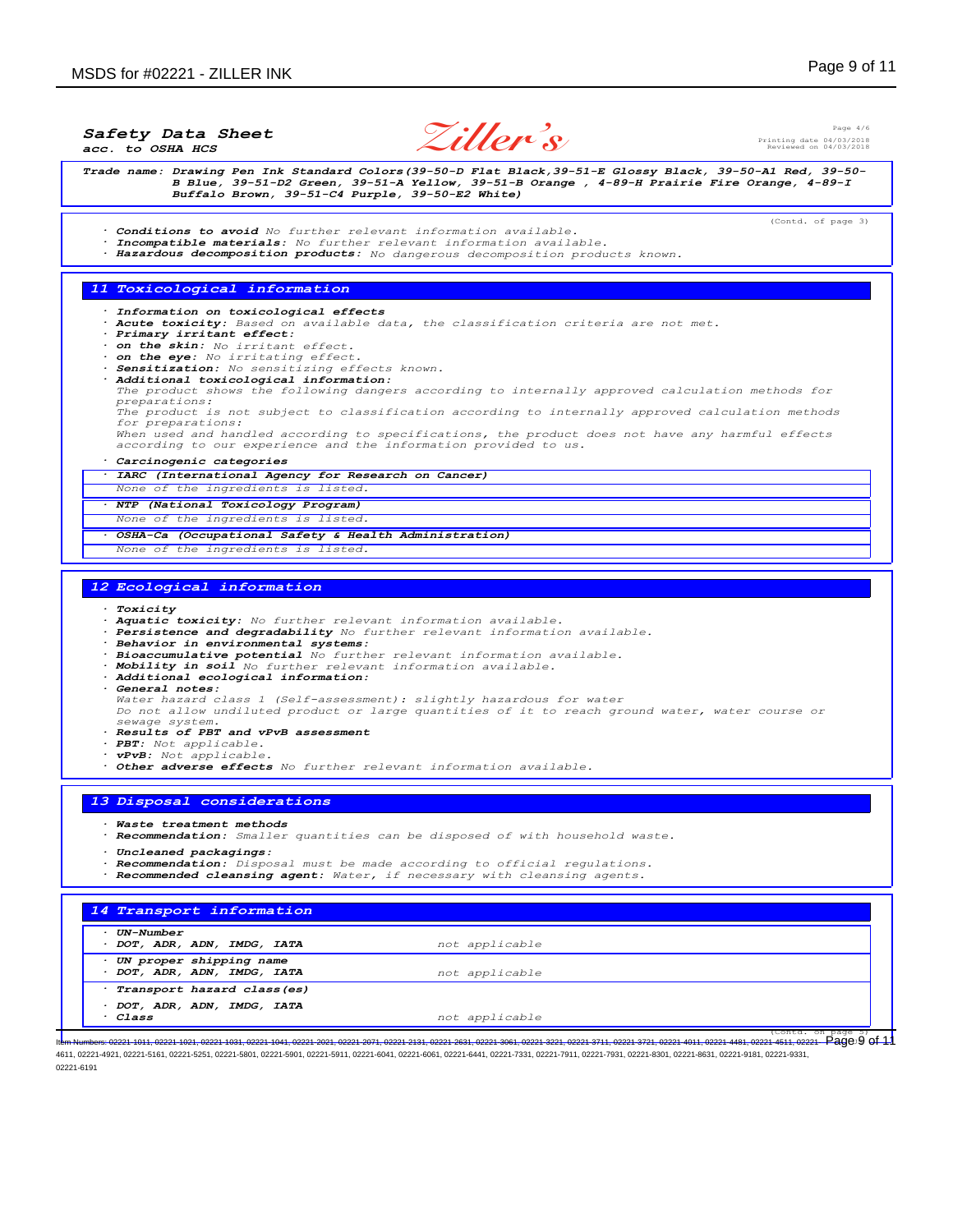## Page 5/6 Printing date 04/03/2018 Reviewed on 04/03/2018 *Safety Data Sheet acc. to OSHA HCS Trade name: Drawing Pen Ink Standard Colors(39-50-D Flat Black,39-51-E Glossy Black, 39-50-A1 Red, 39-50- B Blue, 39-51-D2 Green, 39-51-A Yellow, 39-51-B Orange , 4-89-H Prairie Fire Orange, 4-89-I Buffalo Brown, 39-51-C4 Purple, 39-50-E2 White)* (Contd. of page 4) *· Packing group · DOT, ADR, IMDG, IATA not applicable · Environmental hazards: · Marine pollutant: No · Special precautions for user Not applicable. · Transport in bulk according to Annex II of MARPOL73/78 and the IBC Code Not applicable. · UN "Model Regulation": not applicable 15 Regulatory information · Safety, health and environmental regulations/legislation specific for the substance or mixture · Sara · Section 355 (extremely hazardous substances): None of the ingredient is listed. · Section 313 (Specific toxic chemical listings): None of the ingredients is listed. · TSCA (Toxic Substances Control Act): All ingredients are listed.* **Ziller's**

*· TSCA new (21st Century Act) (Substances not listed) · Proposition 65*

*· Chemicals known to cause cancer:*

*None of the ingredients is listed.*

*· Chemicals known to cause reproductive toxicity for females: None of the ingredients is listed.*

*· Chemicals known to cause reproductive toxicity for males: None of the ingredients is listed.*

*· Chemicals known to cause developmental toxicity:*

*None of the ingredients is listed.*

*· DSL/NDSL (Canada) All ingredients are listed*

*· Cancerogenity categories*

*· EPA (Environmental Protection Agency)*

*None of the ingredients is listed.*

*· TLV (Threshold Limit Value established by ACGIH)*

*None of the ingredients is listed.*

*· MAK (German Maximum Workplace Concentration)*

*None of the ingredients is listed.*

*· NIOSH-Ca (National Institute for Occupational Safety and Health)*

*None of the ingredients is listed.*

*· GHS label elements none*

*· Hazard pictograms none · Signal word none*

*· Hazard statements none*

*· National regulations:*

*· Water hazard class: Water hazard class 1 (Self-assessment): slightly hazardous for water.*

*· Chemical safety assessment: A Chemical Safety Assessment has not been carried out.*

## *16 Other information*

*This information is based on our present knowledge. However, this shall not constitute a guarantee for any specific product features and shall not establish a legally valid contractual relationship.*

Date of preparation / last revision  $04/03/2018$  / -<br>Abbreviations and acronyms:

**· Abbreviations and acronyms:**<br>ADR: Accord européen sur le transport des marchandises dangereuses par Route (European Agreement concerning the International Carriage<br>of Dangerous Goods by Road)<br>IMDG: International Maritim

*DOT: US Department of Transportation IATA: International Air Transport Association ACGIH: American Conference of Governmental Industrial Hygienists* (Contd. on page 6)

LS US DE 20221-1011, 02221-1021, 02221-1031, 02221-1041, 02221-2021, 02221-2071, 02221-2131, 02221-2631, 02221-3061, 02221-3221, 02221-3721, 02221-3721, 02221-4481, 02221-4481, 02221-4511, 02221-9510 Of 11 4611, 02221-4921, 02221-5161, 02221-5251, 02221-5801, 02221-5901, 02221-5911, 02221-6041, 02221-6061, 02221-6441, 02221-7331, 02221-7911, 02221-7931, 02221-8301, 02221-8631, 02221-9181, 02221-9331, 02221-6191